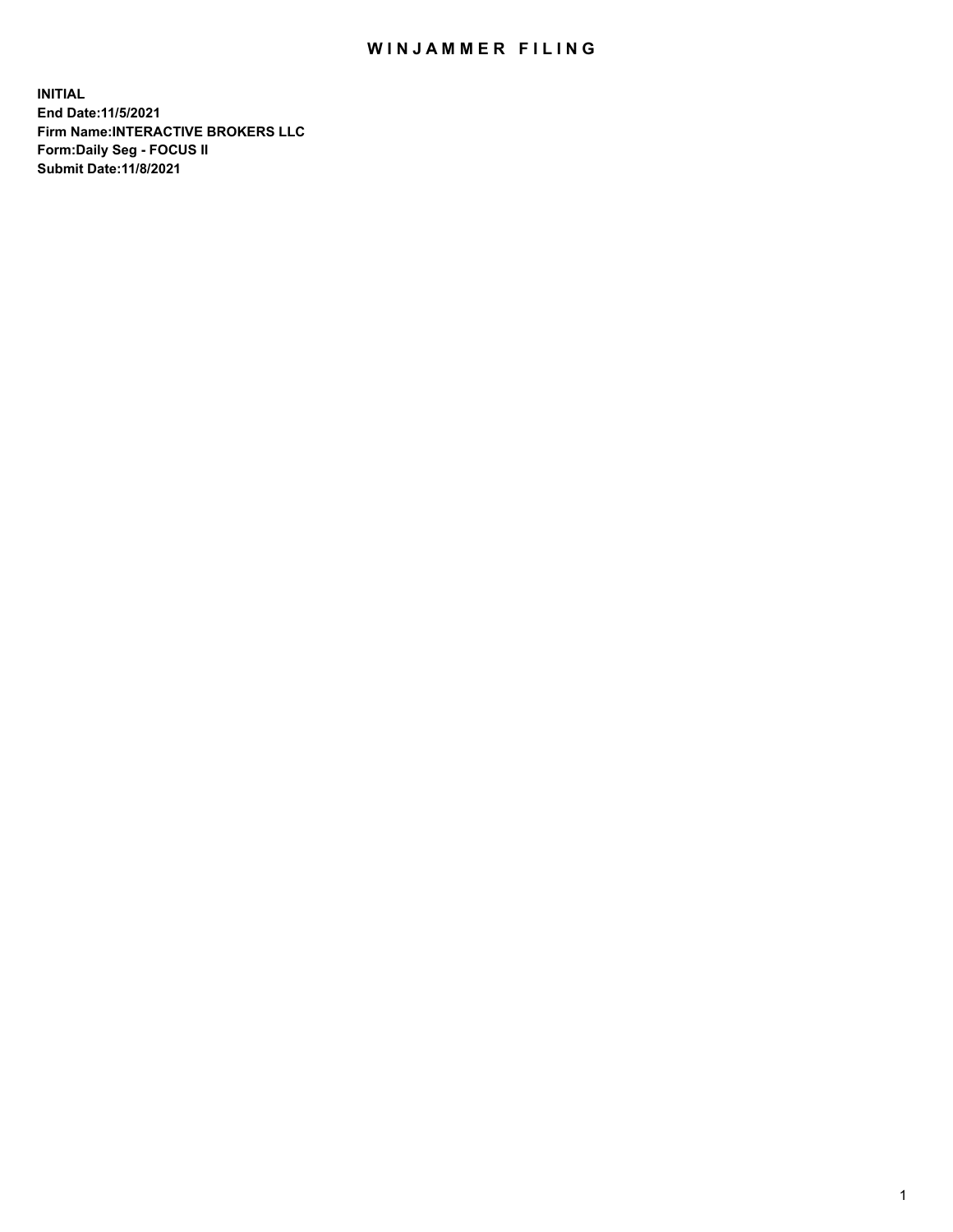**INITIAL End Date:11/5/2021 Firm Name:INTERACTIVE BROKERS LLC Form:Daily Seg - FOCUS II Submit Date:11/8/2021 Daily Segregation - Cover Page**

| Name of Company                                                                                                                                                                                                                                                                                                                | <b>INTERACTIVE BROKERS LLC</b>                                                                 |
|--------------------------------------------------------------------------------------------------------------------------------------------------------------------------------------------------------------------------------------------------------------------------------------------------------------------------------|------------------------------------------------------------------------------------------------|
| <b>Contact Name</b>                                                                                                                                                                                                                                                                                                            | <b>James Menicucci</b>                                                                         |
| <b>Contact Phone Number</b>                                                                                                                                                                                                                                                                                                    | 203-618-8085                                                                                   |
| <b>Contact Email Address</b>                                                                                                                                                                                                                                                                                                   | jmenicucci@interactivebrokers.c<br>om                                                          |
| FCM's Customer Segregated Funds Residual Interest Target (choose one):<br>a. Minimum dollar amount: ; or<br>b. Minimum percentage of customer segregated funds required:% ; or<br>c. Dollar amount range between: and; or<br>d. Percentage range of customer segregated funds required between:% and%.                         | $\overline{\mathbf{0}}$<br>$\overline{\mathbf{0}}$<br>155,000,000 245,000,000<br>00            |
| FCM's Customer Secured Amount Funds Residual Interest Target (choose one):<br>a. Minimum dollar amount: ; or<br>b. Minimum percentage of customer secured funds required:% ; or<br>c. Dollar amount range between: and; or<br>d. Percentage range of customer secured funds required between:% and%.                           | $\overline{\mathbf{0}}$<br>$\overline{\mathbf{0}}$<br>80,000,000 120,000,000<br>0 <sub>0</sub> |
| FCM's Cleared Swaps Customer Collateral Residual Interest Target (choose one):<br>a. Minimum dollar amount: ; or<br>b. Minimum percentage of cleared swaps customer collateral required:% ; or<br>c. Dollar amount range between: and; or<br>d. Percentage range of cleared swaps customer collateral required between:% and%. | $\overline{\mathbf{0}}$<br><u>0</u><br>0 <sub>0</sub><br>0 <sub>0</sub>                        |

Attach supporting documents CH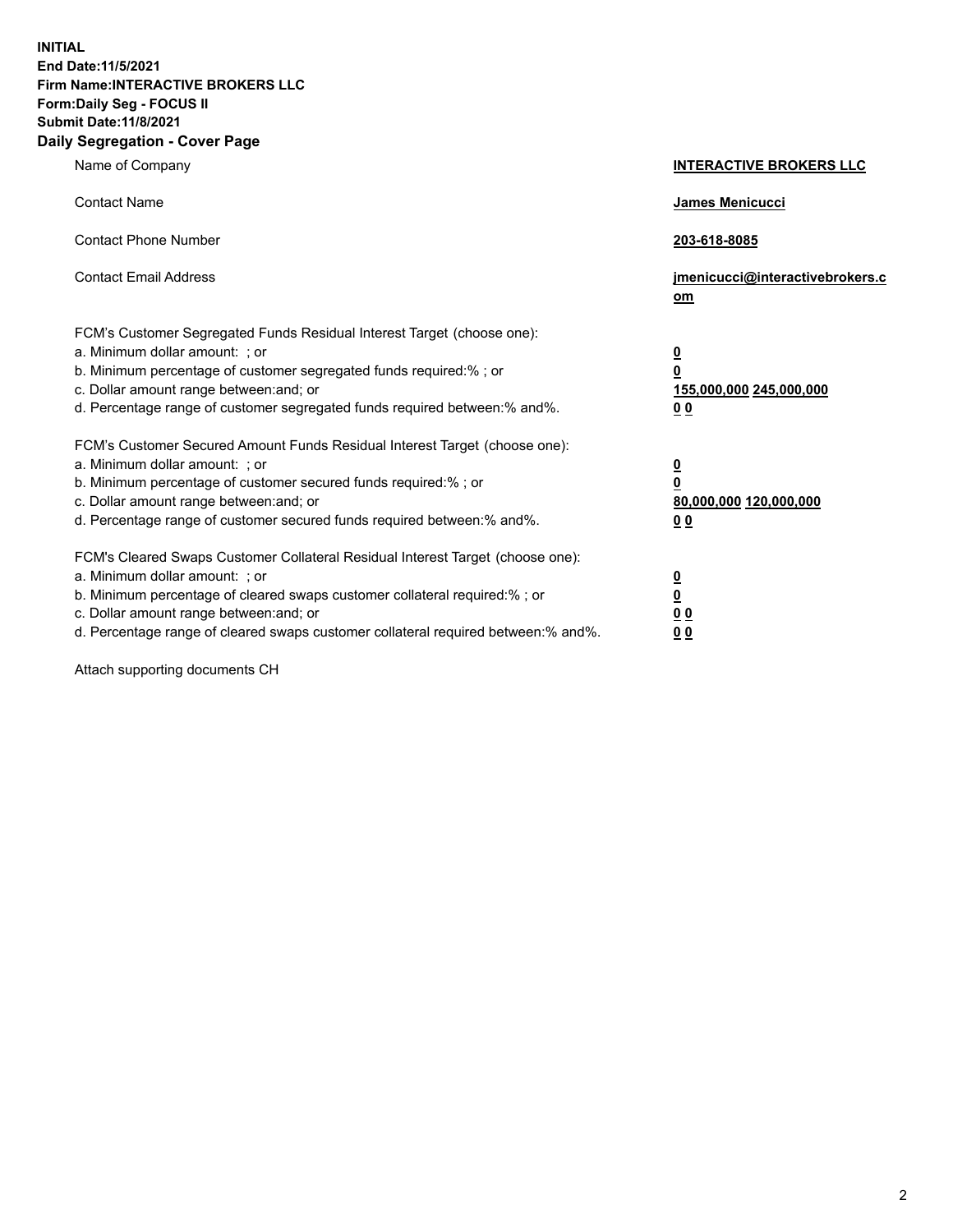## **INITIAL End Date:11/5/2021 Firm Name:INTERACTIVE BROKERS LLC Form:Daily Seg - FOCUS II Submit Date:11/8/2021 Daily Segregation - Secured Amounts**

|     | Daily Segregation - Secured Amounts                                                         |                                                 |
|-----|---------------------------------------------------------------------------------------------|-------------------------------------------------|
|     | Foreign Futures and Foreign Options Secured Amounts                                         |                                                 |
|     | Amount required to be set aside pursuant to law, rule or regulation of a foreign            | $0$ [7305]                                      |
|     | government or a rule of a self-regulatory organization authorized thereunder                |                                                 |
| 1.  | Net ledger balance - Foreign Futures and Foreign Option Trading - All Customers             |                                                 |
|     | A. Cash                                                                                     | 502,562,099 [7315]                              |
|     | B. Securities (at market)                                                                   | $0$ [7317]                                      |
| 2.  | Net unrealized profit (loss) in open futures contracts traded on a foreign board of trade   | -5,801,212 [7325]                               |
| 3.  | Exchange traded options                                                                     |                                                 |
|     | a. Market value of open option contracts purchased on a foreign board of trade              | 147,862 [7335]                                  |
|     | b. Market value of open contracts granted (sold) on a foreign board of trade                | -11,441 [7337]                                  |
| 4.  | Net equity (deficit) (add lines 1. 2. and 3.)                                               | 496,897,308 [7345]                              |
| 5.  | Account liquidating to a deficit and account with a debit balances - gross amount           | 4,995 [7351]                                    |
|     | Less: amount offset by customer owned securities                                            | 0 [7352] 4,995 [7354]                           |
| 6.  | Amount required to be set aside as the secured amount - Net Liquidating Equity              | 496,902,303 [7355]                              |
|     | Method (add lines 4 and 5)                                                                  |                                                 |
| 7.  | Greater of amount required to be set aside pursuant to foreign jurisdiction (above) or line | 496,902,303 [7360]                              |
|     | 6.                                                                                          |                                                 |
|     | FUNDS DEPOSITED IN SEPARATE REGULATION 30.7 ACCOUNTS                                        |                                                 |
| 1.  | Cash in banks                                                                               |                                                 |
|     | A. Banks located in the United States                                                       | 73,571,119 [7500]                               |
|     | B. Other banks qualified under Regulation 30.7                                              | 0 [7520] 73,571,119 [7530]                      |
| 2.  | Securities                                                                                  |                                                 |
|     | A. In safekeeping with banks located in the United States                                   | 320,985,790 [7540]                              |
|     | B. In safekeeping with other banks qualified under Regulation 30.7                          | 0 [7560] 320,985,790 [7570]                     |
| 3.  | Equities with registered futures commission merchants                                       |                                                 |
|     | A. Cash                                                                                     | $0$ [7580]                                      |
|     | <b>B.</b> Securities                                                                        | $0$ [7590]                                      |
|     | C. Unrealized gain (loss) on open futures contracts                                         | $0$ [7600]                                      |
|     | D. Value of long option contracts                                                           | $0$ [7610]                                      |
|     | E. Value of short option contracts                                                          | 0 [7615] 0 [7620]                               |
| 4.  | Amounts held by clearing organizations of foreign boards of trade                           |                                                 |
|     | A. Cash                                                                                     | $0$ [7640]                                      |
|     | <b>B.</b> Securities                                                                        | $0$ [7650]                                      |
|     | C. Amount due to (from) clearing organization - daily variation                             | $0$ [7660]                                      |
|     | D. Value of long option contracts                                                           | $0$ [7670]                                      |
|     | E. Value of short option contracts                                                          | 0 [7675] 0 [7680]                               |
| 5.  | Amounts held by members of foreign boards of trade                                          |                                                 |
|     | A. Cash                                                                                     | 219,167,610 [7700]                              |
|     | <b>B.</b> Securities                                                                        | $0$ [7710]                                      |
|     | C. Unrealized gain (loss) on open futures contracts                                         | 4,757,283 [7720]                                |
|     | D. Value of long option contracts                                                           | 147,862 [7730]                                  |
|     | E. Value of short option contracts                                                          | <u>-11,441</u> [7735] <u>224,061,314</u> [7740] |
| 6.  | Amounts with other depositories designated by a foreign board of trade                      | $0$ [7760]                                      |
| 7.  | Segregated funds on hand                                                                    | $0$ [7765]                                      |
| 8.  | Total funds in separate section 30.7 accounts                                               | 618,618,223 [7770]                              |
| 9.  | Excess (deficiency) Set Aside for Secured Amount (subtract line 7 Secured Statement         | 121,715,920 [7380]                              |
|     | Page 1 from Line 8)                                                                         |                                                 |
| 10. | Management Target Amount for Excess funds in separate section 30.7 accounts                 | 80,000,000 [7780]                               |
| 11. | Excess (deficiency) funds in separate 30.7 accounts over (under) Management Target          | 41,715,920 [7785]                               |
|     |                                                                                             |                                                 |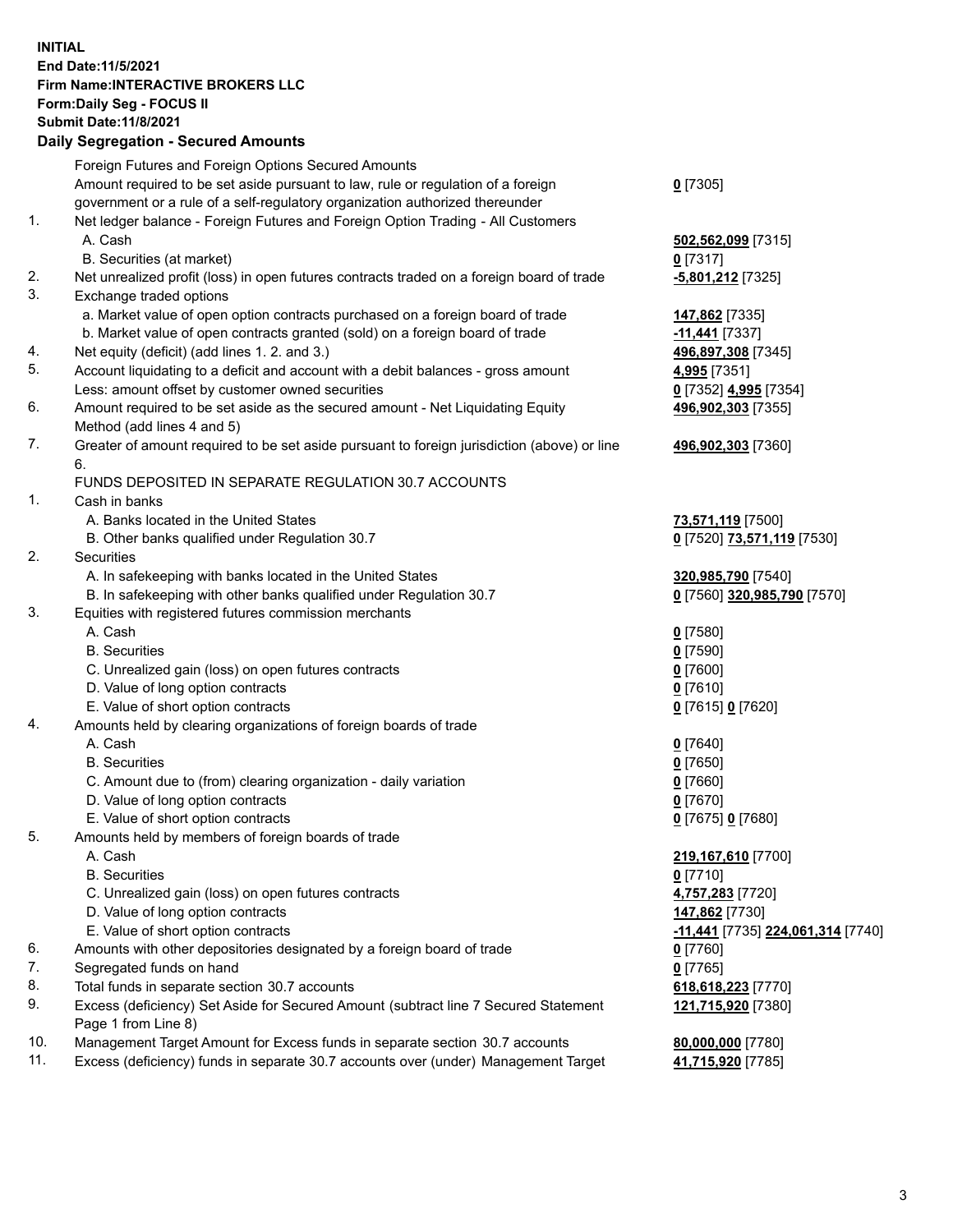**INITIAL End Date:11/5/2021 Firm Name:INTERACTIVE BROKERS LLC Form:Daily Seg - FOCUS II Submit Date:11/8/2021 Daily Segregation - Segregation Statement** SEGREGATION REQUIREMENTS(Section 4d(2) of the CEAct) 1. Net ledger balance A. Cash **7,340,386,180** [7010] B. Securities (at market) **0** [7020] 2. Net unrealized profit (loss) in open futures contracts traded on a contract market **199,840,091** [7030] 3. Exchange traded options A. Add market value of open option contracts purchased on a contract market **475,660,178** [7032] B. Deduct market value of open option contracts granted (sold) on a contract market **-426,611,482** [7033] 4. Net equity (deficit) (add lines 1, 2 and 3) **7,589,274,967** [7040] 5. Accounts liquidating to a deficit and accounts with debit balances - gross amount **1,090,463** [7045] Less: amount offset by customer securities **0** [7047] **1,090,463** [7050] 6. Amount required to be segregated (add lines 4 and 5) **7,590,365,430** [7060] FUNDS IN SEGREGATED ACCOUNTS 7. Deposited in segregated funds bank accounts A. Cash **1,552,105,451** [7070] B. Securities representing investments of customers' funds (at market) **3,683,833,660** [7080] C. Securities held for particular customers or option customers in lieu of cash (at market) **0** [7090] 8. Margins on deposit with derivatives clearing organizations of contract markets A. Cash **1,987,804,242** [7100] B. Securities representing investments of customers' funds (at market) **516,094,012** [7110] C. Securities held for particular customers or option customers in lieu of cash (at market) **0** [7120] 9. Net settlement from (to) derivatives clearing organizations of contract markets **5,493,477** [7130] 10. Exchange traded options A. Value of open long option contracts **475,562,372** [7132] B. Value of open short option contracts **-426,588,941** [7133] 11. Net equities with other FCMs A. Net liquidating equity **0** [7140] B. Securities representing investments of customers' funds (at market) **0** [7160] C. Securities held for particular customers or option customers in lieu of cash (at market) **0** [7170] 12. Segregated funds on hand **0** [7150] 13. Total amount in segregation (add lines 7 through 12) **7,794,304,273** [7180] 14. Excess (deficiency) funds in segregation (subtract line 6 from line 13) **203,938,843** [7190] 15. Management Target Amount for Excess funds in segregation **155,000,000** [7194]

16. Excess (deficiency) funds in segregation over (under) Management Target Amount Excess

**48,938,843** [7198]